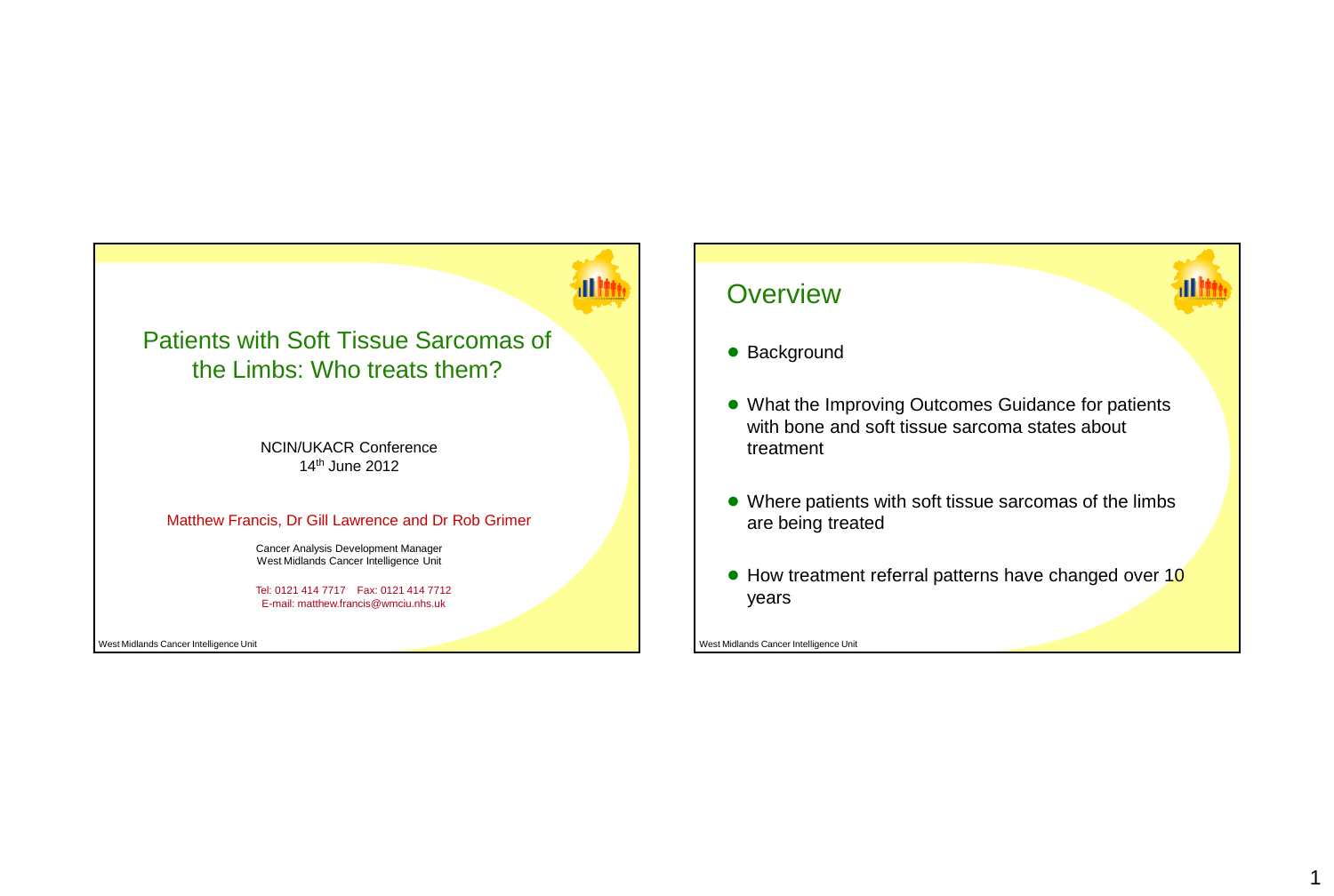## Soft Tissue Sarcomas

## **Extremely rare**

Around 2,800 diagnoses annually in England

- Approximately 1% of all malignancies diagnosed
- **Over 100 different types** 
	- Sarcoma, NOS
	- Leiomyosarcoma
	- Liposarcoma
- Can arise within any anatomical site
	- Limbs, gynaecological, retroperitoneum, head and neck
	- \* Any connective tissue including tissue within the organs

West Midlands Cancer Intelligence Unit

## Soft Tissue Sarcomas

- Affect patients within any age group
- Most common in the elderly
- Can arise in children
	- Rhabdomyosarcomas

> 0-4 05-09 10-14 15-19 20-24 25-29 30-34  $35-39$ <br> $35-49$ <br> $35-39$ 55-59 60-64 65-69 70-74 75-79 80-84 85+

**Age Group Tumours - Males** Tumours - Females

**Number of sarcomas diagnosed -All cancer sites (England: 1985 – 2009)**

**Ewings sarcoma and** pNET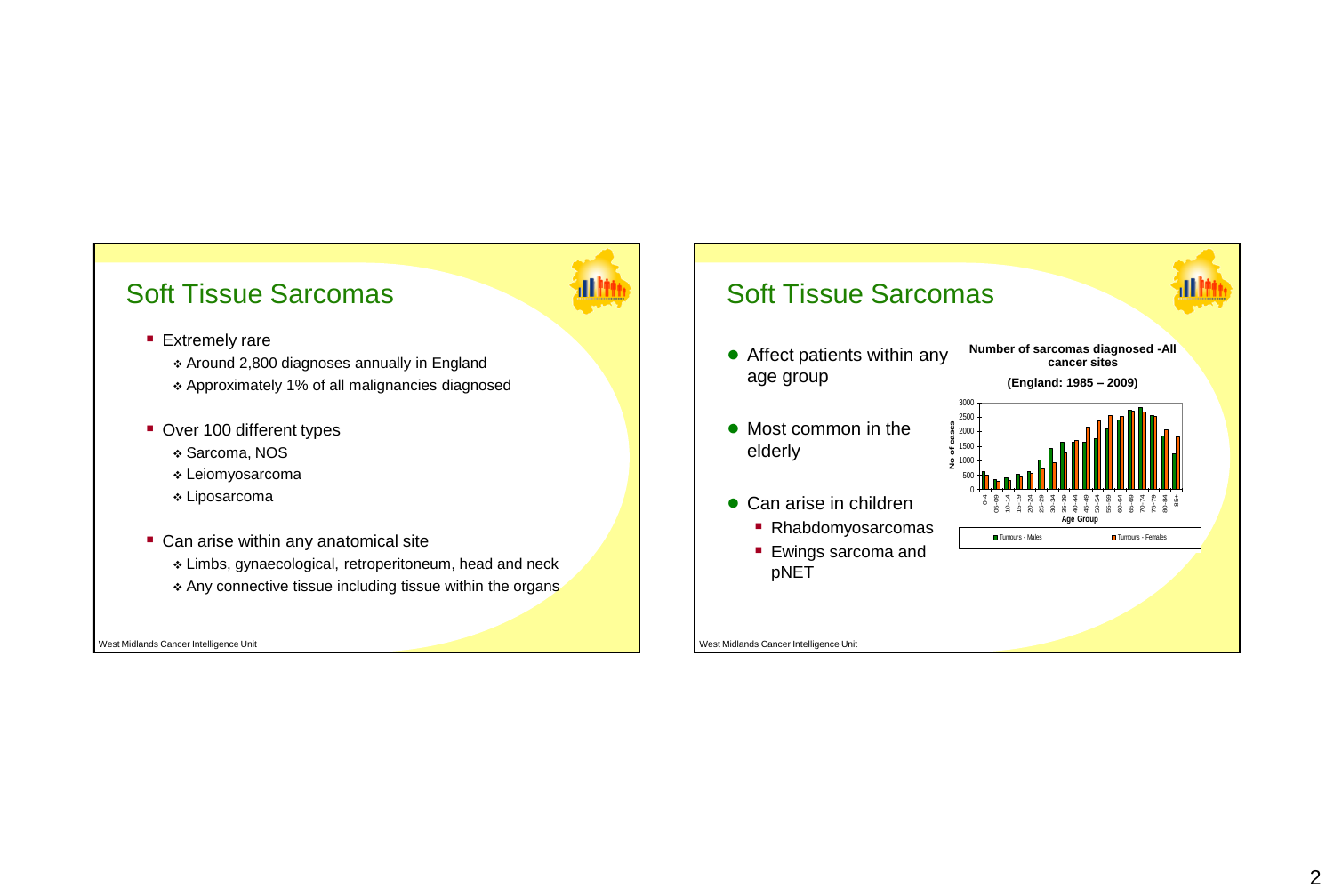# Identifying limb sarcomas

- Limb sarcomas registered with ICD-10 codes
	- C49.1 Connective and soft tissue of upper limb
	- C49.2 Connective and soft tissue of lower limb
- Where a morphology code relating to sarcoma is present
	- One of 123 morphology codes identified



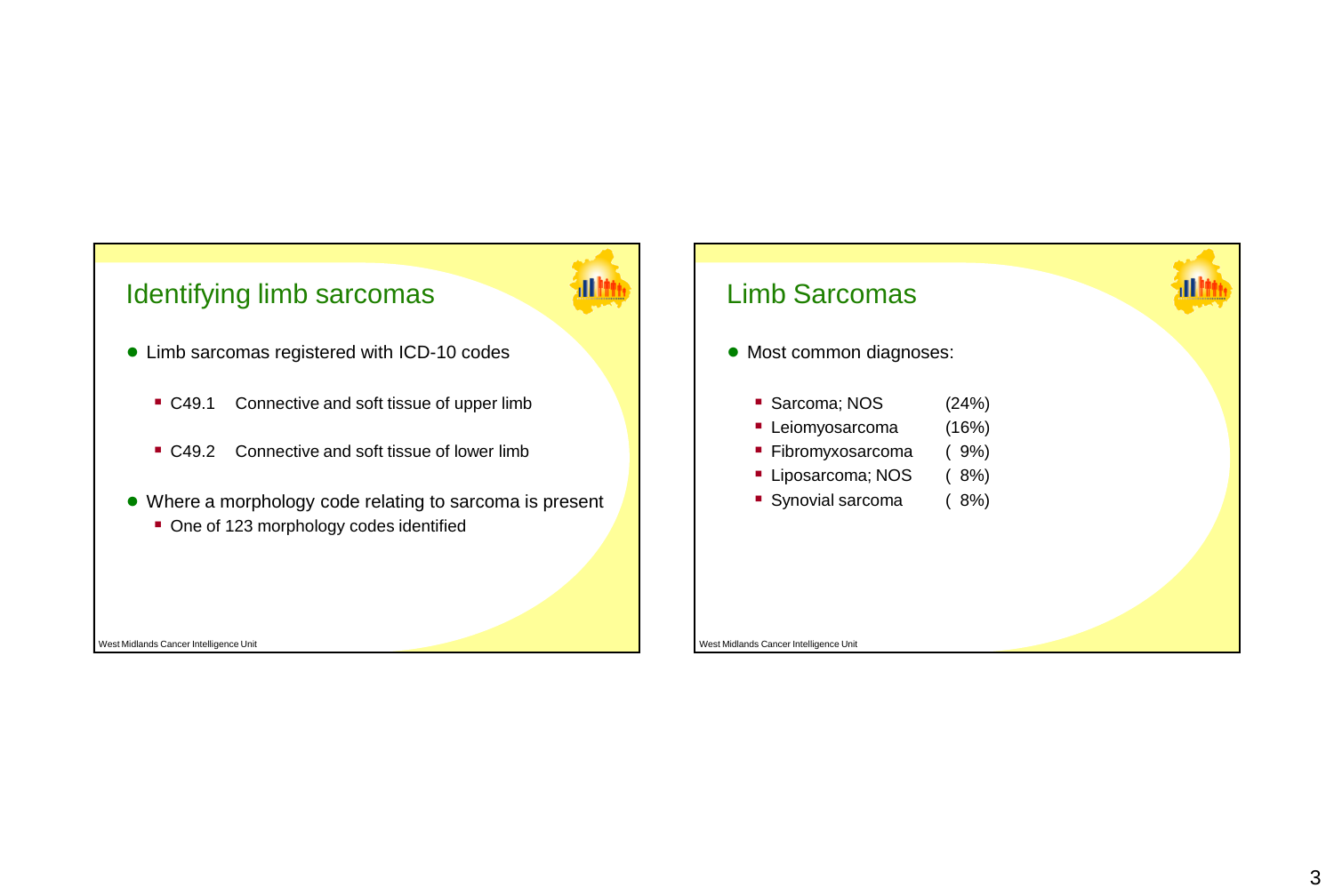## Treatment: What the Improving Outcomes Guidance (IOG) states

- *All patients with a confirmed diagnosis of bone or soft tissue sarcoma should have their care supervised by or in conjunction with a sarcoma MDT*
	- *Except children with certain soft tissue tumours*
- *Patients should undergo definitive resection of their sarcoma by a surgeon who is a member of a sarcoma MDT which treats 100 or more cases p.a.………………*

West Midlands Cancer Intelligence Unit

## Why this is important

- Many types of sarcoma are chemotherapy insensitive
	- Surgery is the only mode of treatment
	- **Best practice in high caseload centres**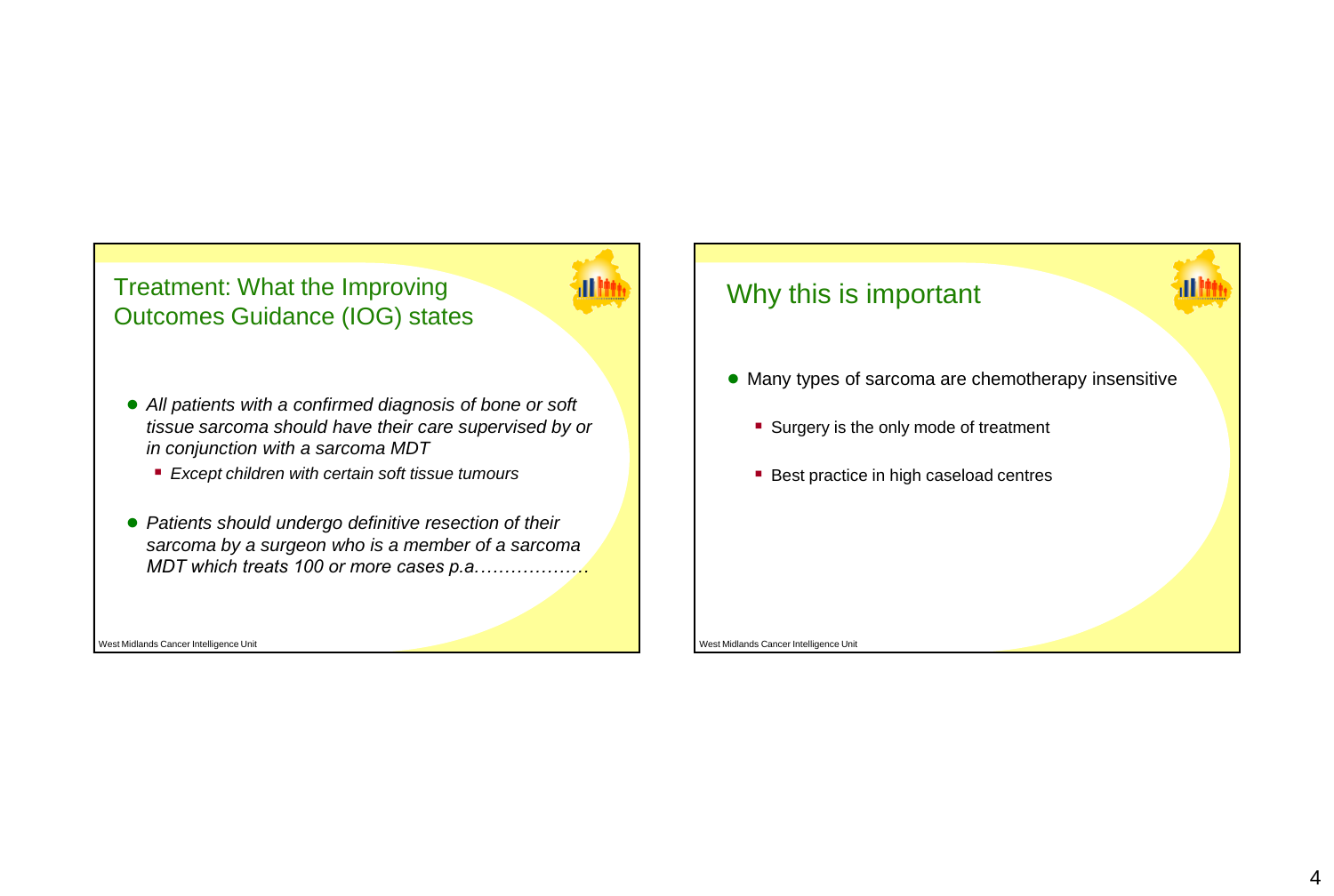## Specialist Centres Where are they?

| Central Manchester & Manchester Childrens (Oswestry)          | Bone & Soft Tissue |
|---------------------------------------------------------------|--------------------|
| Nuffield Orthopaedic Centre                                   | Bone & Soft Tissue |
| Royal Orthopaedic Hospital NHS Foundation Trust               | Bone & Soft Tissue |
| The Newcastle Upon Tyne Hospitals NHS Foundation Trust        | Bone & Soft Tissue |
| University College London Hospitals                           | Bone & Soft Tissue |
| Hull and East Yorkshire Hospitals NHS Trust                   | Soft Tissue        |
| Leeds Teaching Hospitals NHS Trust                            | <b>Soft Tissue</b> |
| <b>North Bristol NHS Trust</b>                                | Soft Tissue        |
| Nottingham University Hospitals NHS Trust                     | <b>Soft Tissue</b> |
| Plymouth Hospitals NHS Trust                                  | <b>Soft Tissue</b> |
| Royal Devon & Exeter NHS Foundation Trust                     | Soft Tissue        |
| Royal Liverpool and Broadgreen University Hospitals NHS Trust | <b>Soft Tissue</b> |
| Sheffield Teaching Hospitals NHS Foundation Trust             | <b>Soft Tissue</b> |
| The Royal Marsden                                             | <b>Soft Tissue</b> |
| University Hospitals Birmingham Foundation Trust              | <b>Soft Tissue</b> |

● 5 centres treat both bone and soft tissue tumours

West Midlands Cancer Intelligence Unit

# ……also Diagnostic Clinics

● There are also another 20 diagnostic clinics around the country

## e.g.

- Lancashire Teaching Hospitals NHS Foundation Trust
- $\triangleright$  Heart of England NHS Foundation Trust
- Eleicester Royal Infirmary
- $\triangleright$  Norfolk and Norwich University Hospitals NHS Foundation Trust
- Purpose: to provide specialist help on sarcomas for GP's generic information on sarcoma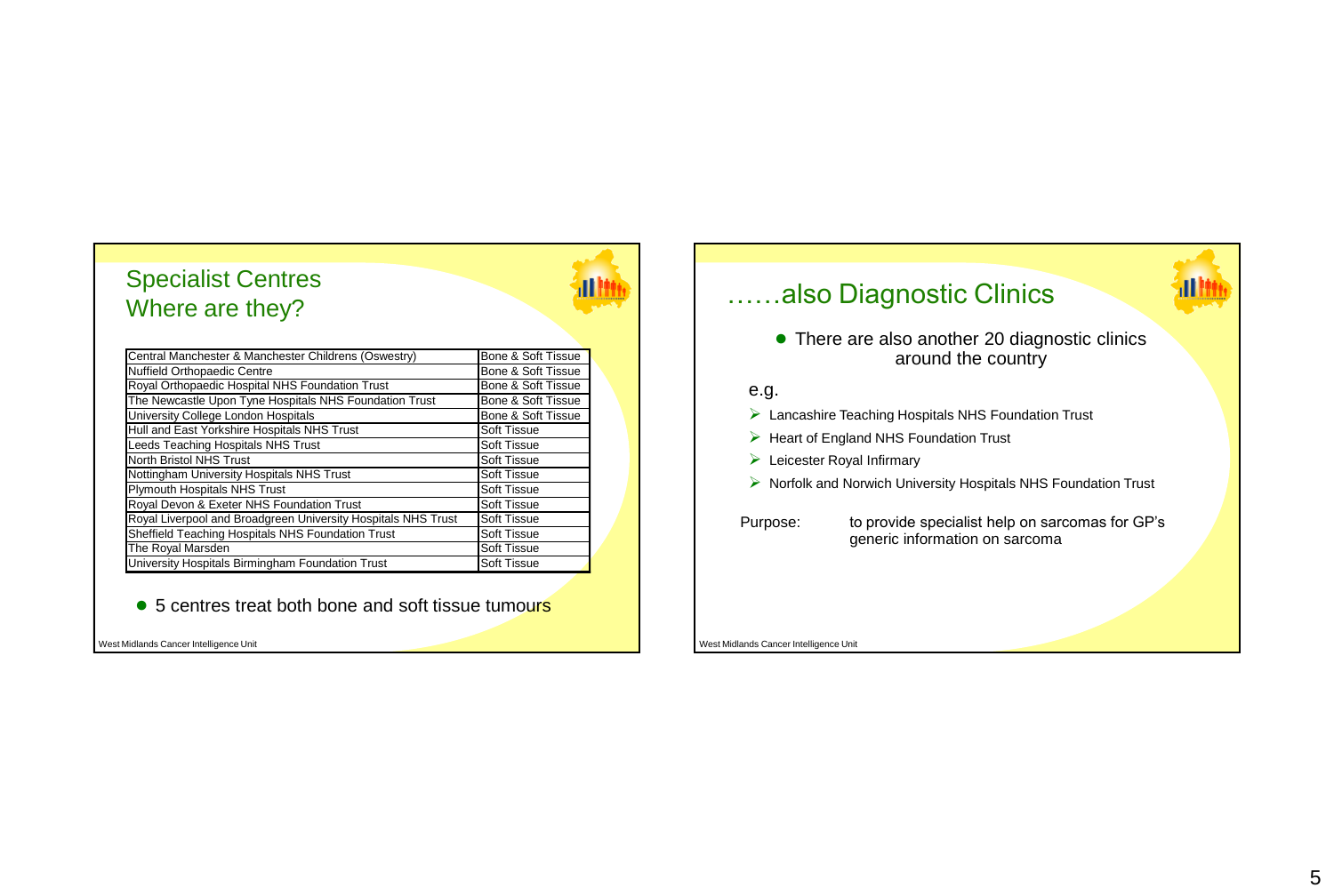# Where are patients with soft tissue sarcomas treated surgically?

West Midlands Cancer Intelligence Unit

# Method ● Approximately 5,400 limb sarcomas diagnosed **England 2000 - 2009** ■ 21% of all sarcomas ● Tumour details extracted from NCDR and linked to HES • NHS number, date of birth, postcode and sex ● HES records were limited ■ 9 months prior to diagnosis ■ 12 months post diagnosis with sarcoma ● HES records evaluated for surgical resection of tumours **Utilising OPCS4 classification**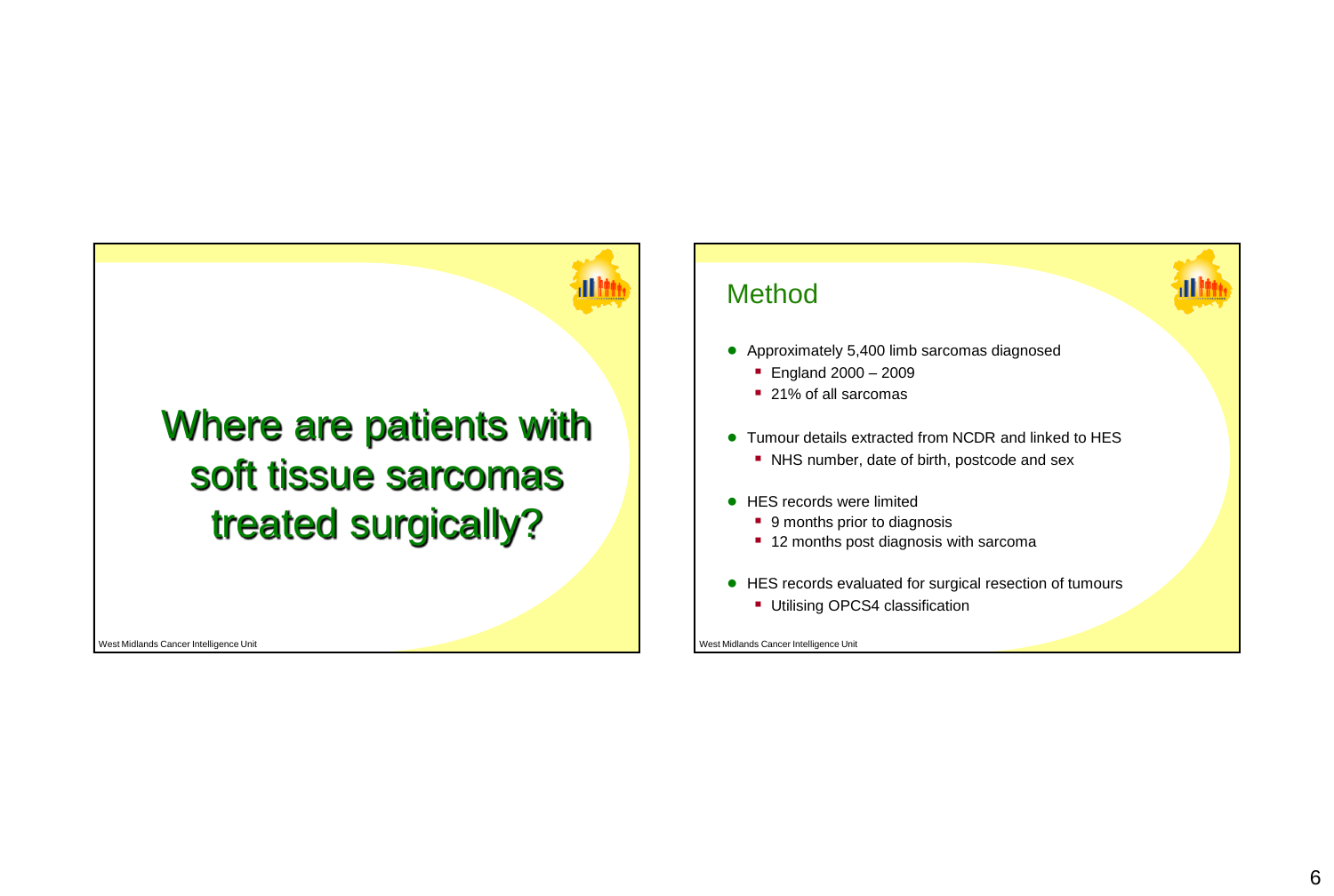## Surgical treatment of limb sarcomas



- Depends on the tumour
	- $\overline{\phantom{a}}$  Excision of skin
	- Radical hindquarter/forequarter amputation
- Identifying surgery to treat the tumour is complex
- Each operation field in HES evaluated for surgery which could relate to excision of sarcoma
- Most common operation codes
	- **Excision of lesion of soft tissue NEC**
	- **Unspecified other excision of lesion of skin**
	- **Wide excision of muscle**

West Midlands Cancer Intelligence Unit

# Most common operation codes

- Excision of lesion of soft tissue NEC
	- These operations relate to the underlying sarcoma
- Unspecified other excision of lesion of skin
	- Sarcoma or non-melanoma skin cancer?
- Wide excision of muscle
	- **Sarcoma or random operation?**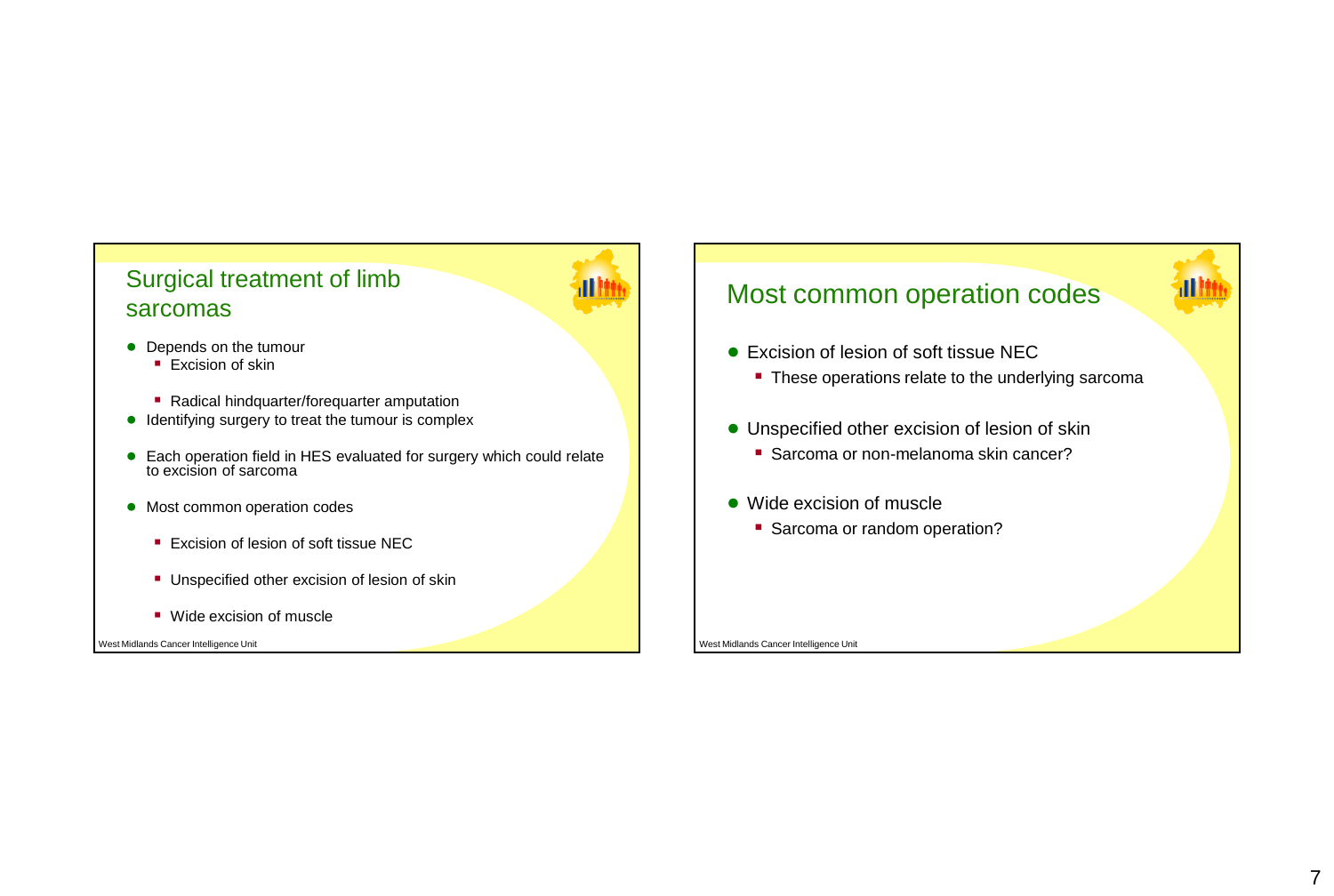# Validating OPCS4 surgical codes



● Operations validated against OPCS-Z site codes present within the operation fields

## e.g.

- Operation 1 "Unspecified other Excision of Lesion of skin"
- Operation 2 "Skin of arm"
- Further validations
	- **Compare NCDR diagnosis dates with HES admission** dates
- Thorough validation checks undertaken

West Midlands Cancer Intelligence Unit

# Location of treatments identified

| Specialist centre only                                                                                      | 51% (2,735) |  |
|-------------------------------------------------------------------------------------------------------------|-------------|--|
| Diagnostic clinic                                                                                           | 6% (326)    |  |
| Non-specialist centre only                                                                                  | 12% (652)   |  |
| Both non-specialist centre and specialist centre<br>(inadvertent surgical treatment!)                       | 7% (383)    |  |
| Not able to determine – whether treatment<br>related to sarcoma (i.e excision of skin and no<br>site given) | 3% (136)    |  |
| No surgery relating to sarcoma recorded                                                                     | 14% (777)   |  |
| No HES record for patient                                                                                   | 7% (394)    |  |
| West Midlands Cancer Intelligence Unit                                                                      |             |  |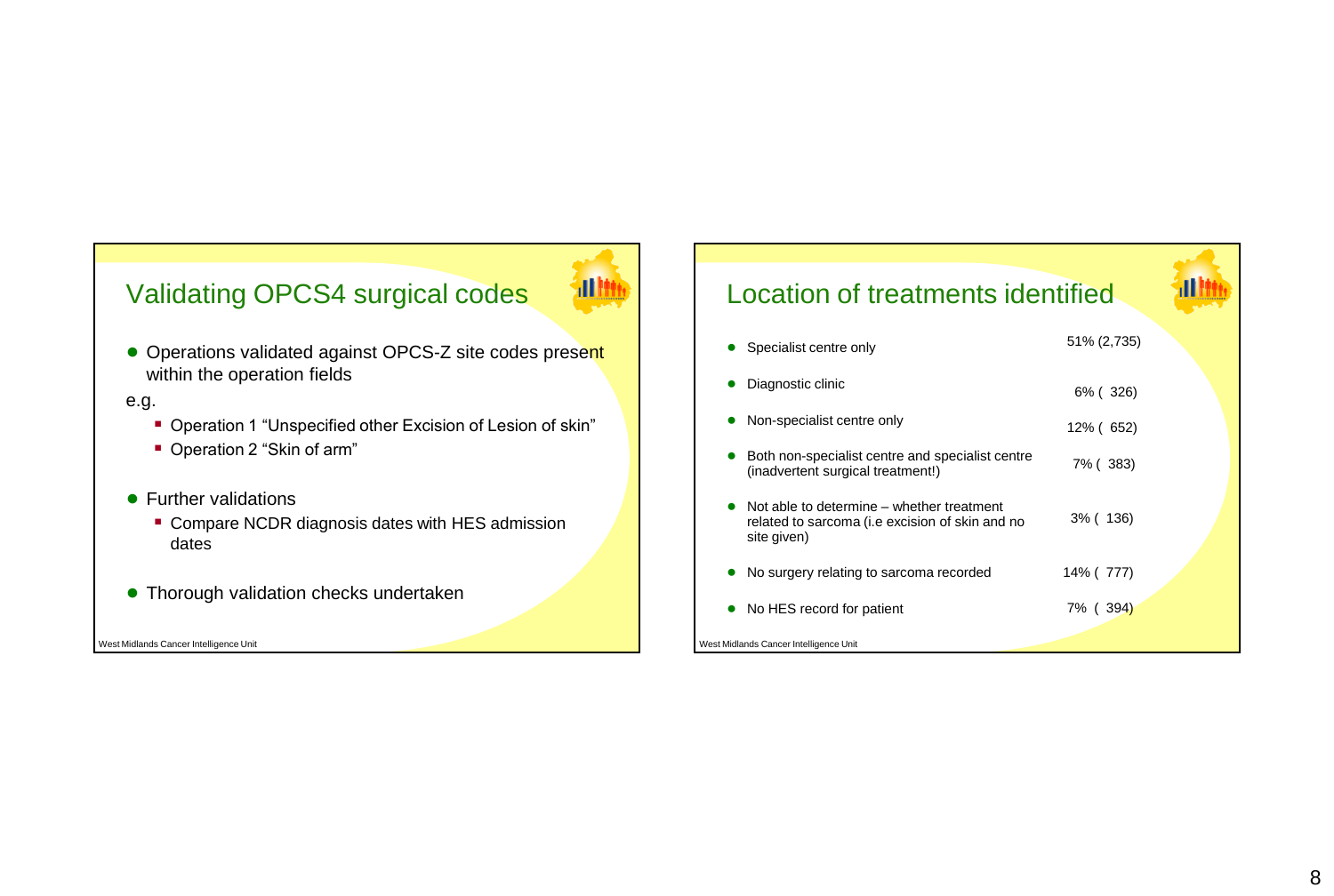

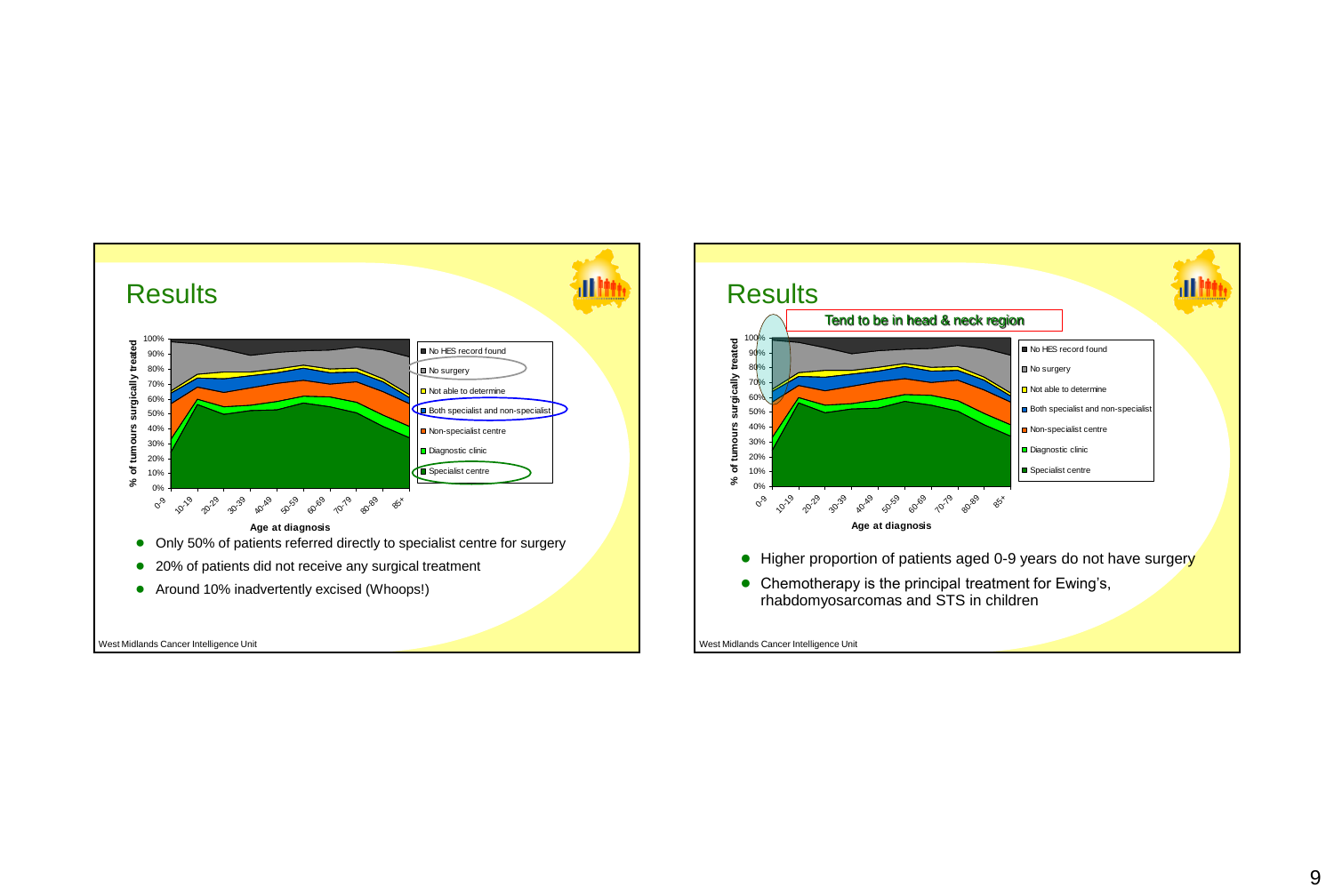

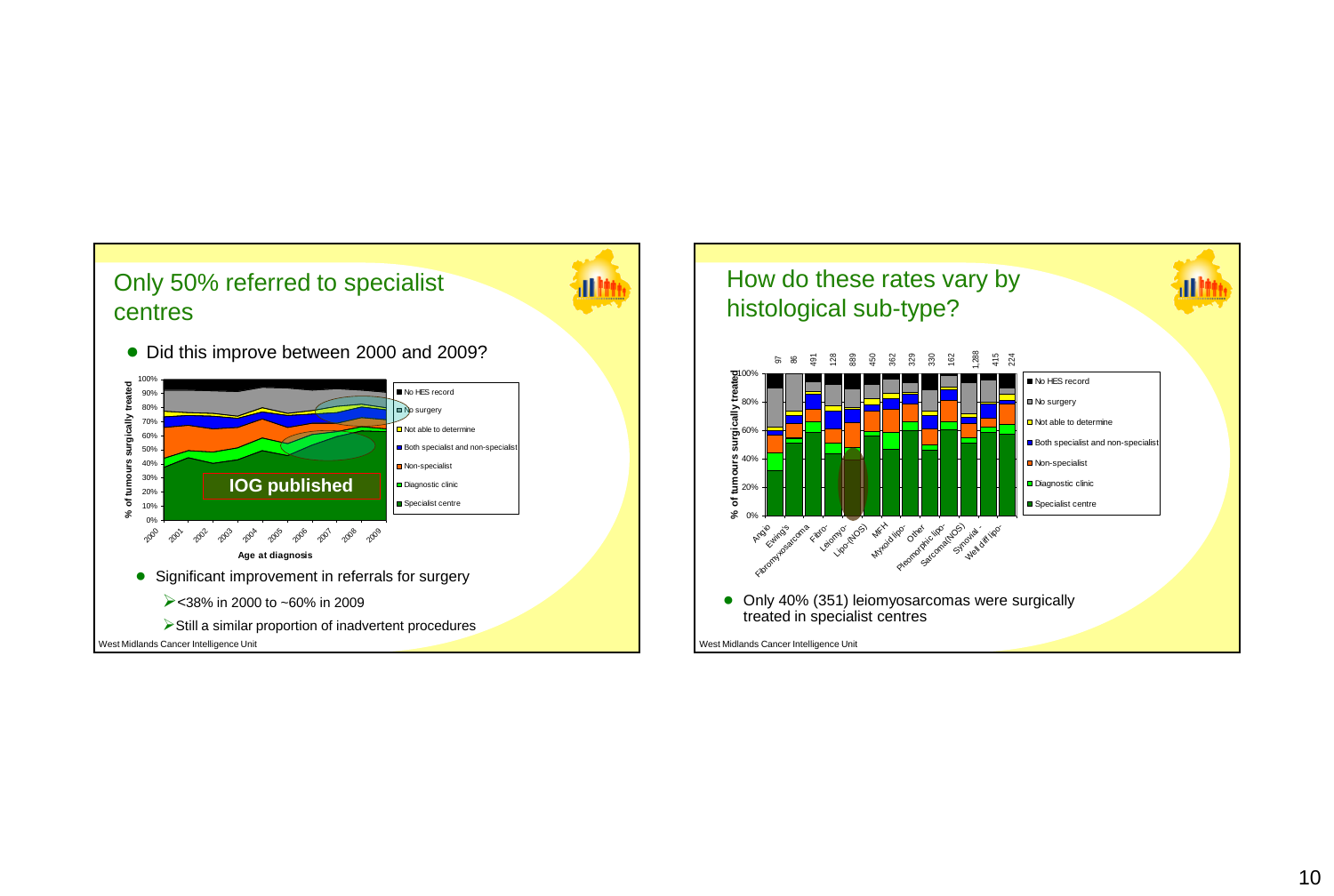

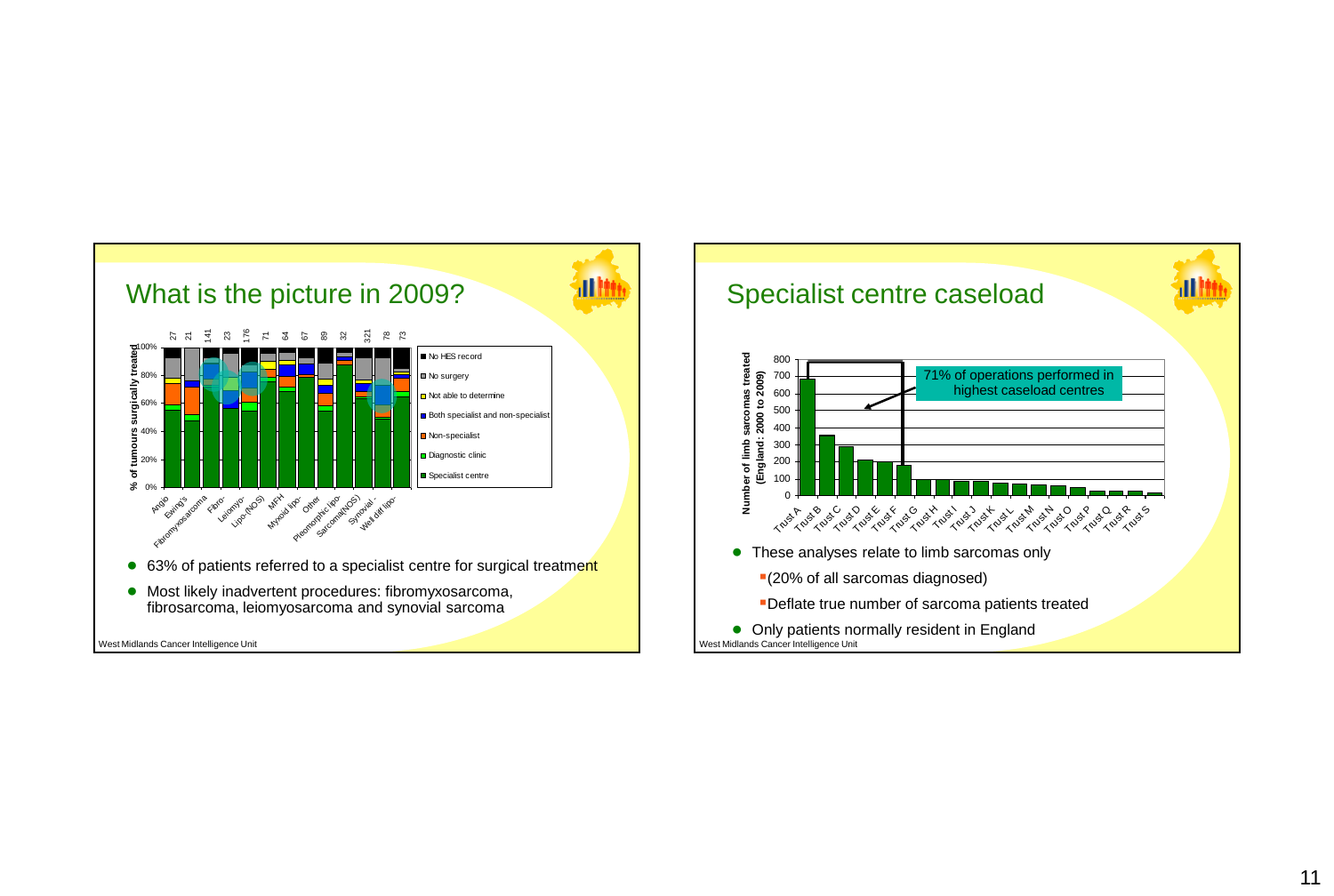

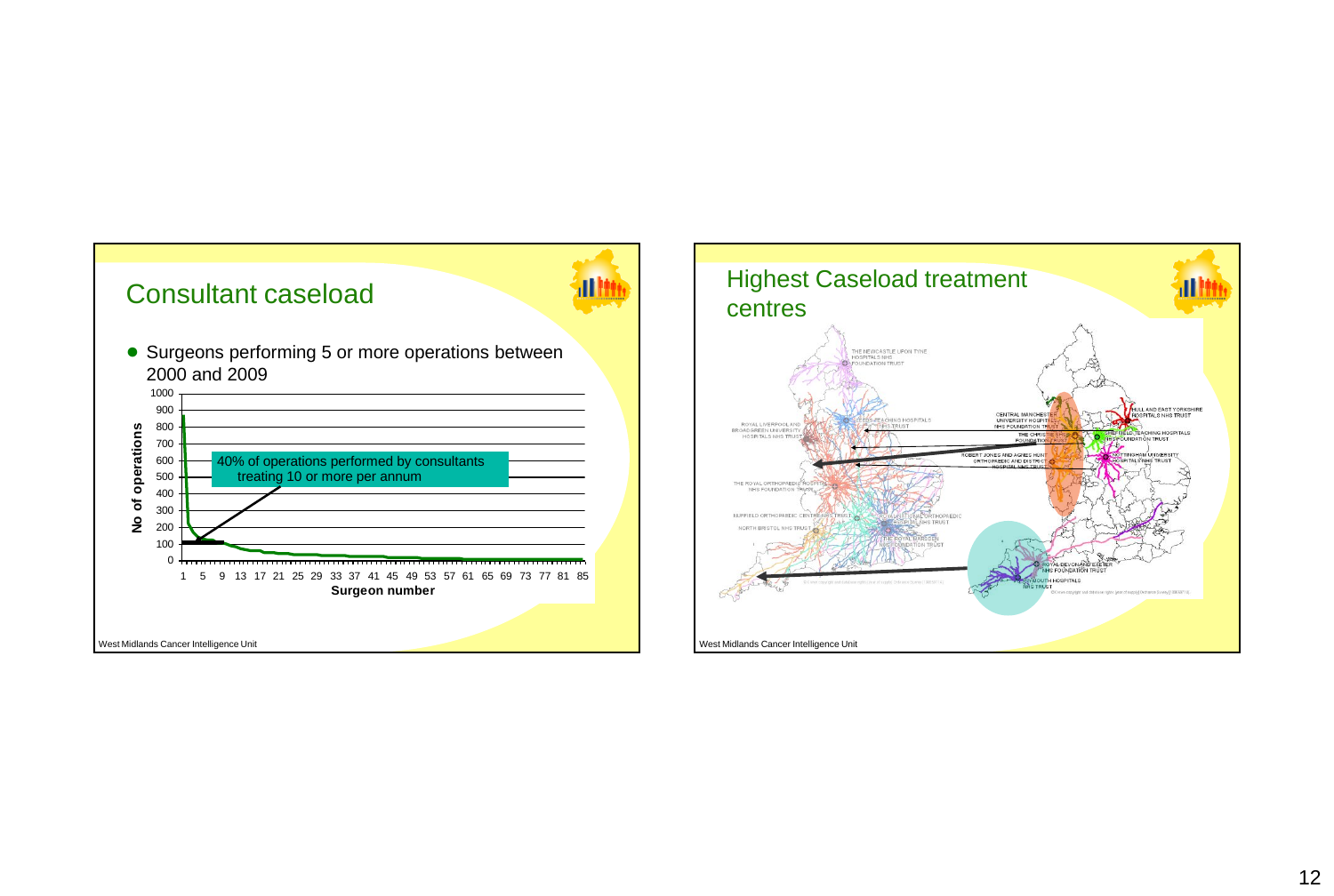## Further Analyses Required

- Multivariate analyses
	- To determine which factor(s) is/are most significant
- Amputation rates outside of specialist centres
	- Are these still happening?
- What care is provided where surgical treatment does not happen?
- NCIN routes to diagnosis work
	- Where are the inefficiencies in referrals

West Midlands Cancer Intelligence Unit

## **Conclusions**

- Admissions to specialist centres for surgical treatment are increasing
	- **Patients with upper limb sarcomas less likely to be referred to a** specialist centre
	- Inadvertent surgery still around  $5 10\%$
- Staging data essential
	- **Important factor explaining why patients may not receive surgery**
- We do not have MDT data
	- It is impossible to establish if patients were discussed in sarcoma MDT
	- Surgery commissioned from other Trusts